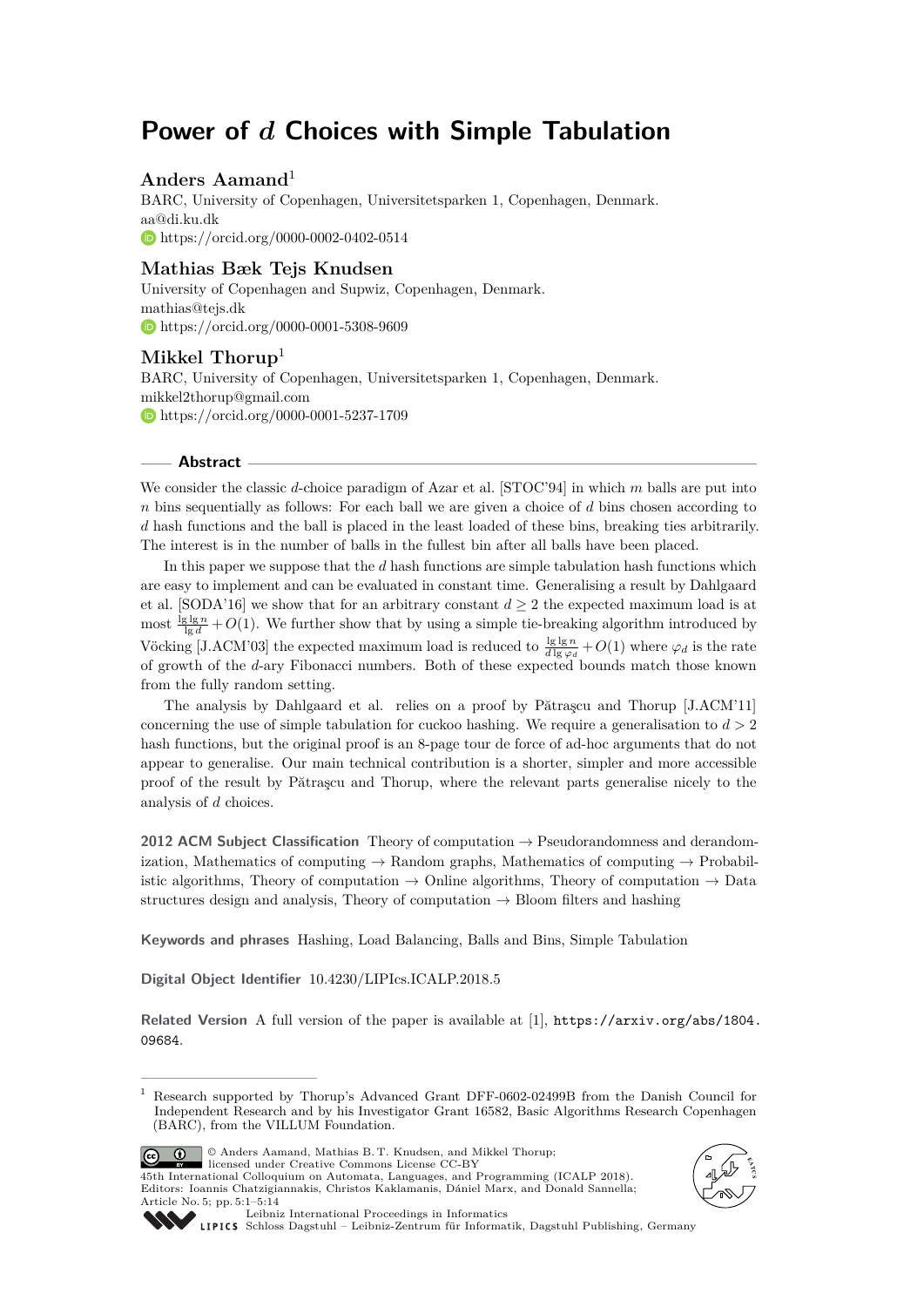## **5:2 Power of** *d* **Choices with Simple Tabulation**

# **1 Introduction**

Suppose that we are to place  $m = O(n)$  balls sequentially into *n* bins. If the positions of the balls are chosen independently and uniformly at random it is well-known that the maximum load of any bin is<sup>[2](#page-1-0)</sup>  $\Theta(\log n / \log \log n)$  whp (i.e. with probability  $1 - O(n^{-\gamma})$  for arbitrarily large fixed  $\gamma$ ). See for example [\[10\]](#page-12-1) for a precise analysis.

Another allocation scheme is the *d***-choice paradigm** (also called the *d*-choice balanced allocation scheme) first studied by Azar et al. [\[2\]](#page-12-2): The balls are inserted sequentially by for each ball choosing *d* bins, according to *d* hash functions  $h_1, \ldots, h_d$  and placing the ball in the one of these *d* bins with the least load, breaking ties arbitrarily. Azar et al. [\[2\]](#page-12-2) showed that using independent and fully random hash functions the maximum load surprisingly drops to at most  $\frac{\log \log n}{\log d} + O(1)$  whp. This result triggered an extensive study of this and related types of load balancing schemes. Currently the paper by Azar et al. has more than 700 citations by theoreticians and practitioners alike. The reader is referred to the text book [\[13\]](#page-12-3) or the recent survey [\[21\]](#page-13-1) for thorough discussions. Applications are numerous and are surveyed in [\[11,](#page-12-4) [12\]](#page-12-5).

An interesting variant was introduced by Vöcking [\[20\]](#page-13-2). Here the bins are divided into *d* groups each of size  $g = n/d$  and for each ball we choose a single bin from each group. The balls are inserted using the *d*-choice paradigm but in case of ties we always choose the leftmost of the relevant bins i.e. the one in the group of the smalles index. Vöcking proved that in this case the maximum load drops further to  $\frac{\log \log n}{d \log \varphi_d} + O(1)$  whp.

In this paper we study the use of simple tabulation hashing in the load balancing schemes by Azar et al. and by Vöcking.

## **1.1 Simple tabulation hashing**

Recall that a hash function *h* is a map from a key universe *U* to a range *R* chosen with respect to some probability distribution on  $R^U$ . If the distribution is uniform we say that *h* is fully random but we may impose any probability distribution on  $R^U$ .

Simple tabulation hashing was first introduced by Zobrist [\[23\]](#page-13-3). In simple tabulation hashing  $U = [u] = \{0, 1, \ldots, u - 1\}$  and  $R = [2^r]$  for some *r*. We identify R with the  $\mathbb{Z}_2$ -vector space  $(\mathbb{Z}_2)^r$ . The keys  $x \in U$  are viewed as vectors consisting of  $c > 1$  characters  $x = (x[0], \ldots, x[c-1])$  with each  $x[i] \in \Sigma \stackrel{def}{=} [u^{1/c}]$ . We always assume that  $c = O(1)$ . The simple tabulation hash function *h* is defined by

$$
h(x) = \bigoplus_{i=0}^{c-1} h_i(x[i])
$$

where  $h_0, \ldots, h_{c-1} : \Sigma \to R$  are chosen independently and uniformly at random from  $R^{\Sigma}$ . Here  $\oplus$  denotes the addition in *R* which can in turn be interpreted as the bit-wise XOR of the elements  $h_i(x[i])$  when viewed as bit-strings of length  $r$ .

Simple tabulation is trivial to implement, and very efficient as the character tables *h*<sub>0</sub>*, . . . , h*<sub>*c*−1</sub> fit in fast cache. Pătrașcu and Thorup [\[15\]](#page-12-6) considered the hashing of 32-bit keys divided into 4 8-bit characters, and found it to be as fast as two 64-bit multiplications. On computers with larger cache, it may be faster to use 16-bit characters. We note that the *c* character table lookups can be done in parallel and that character tables are never changed once initialised.

<span id="page-1-0"></span><sup>2</sup> All logarithms in this paper are binary.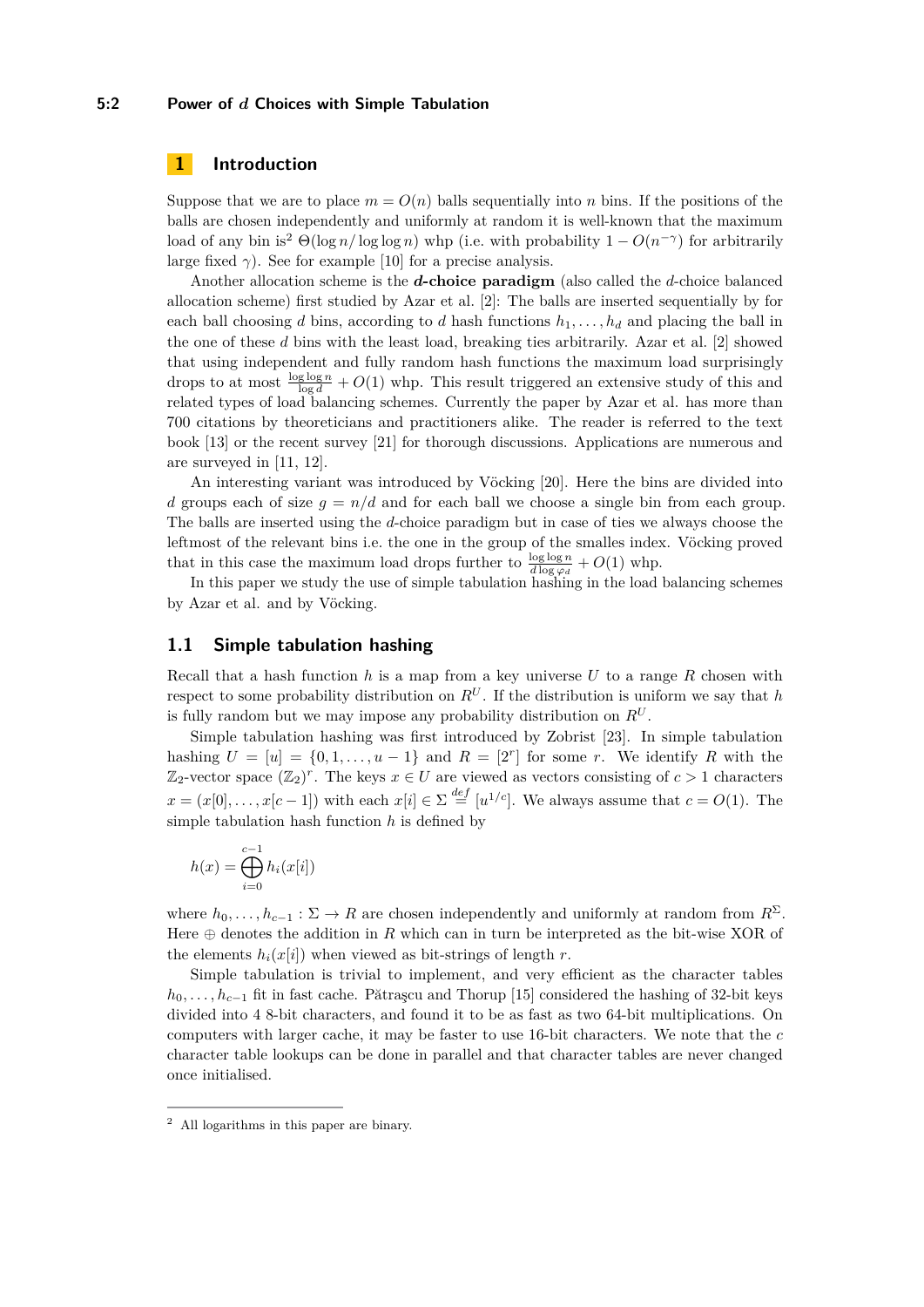In the *d*-choice paradigm, it is very convenient that all the output bits of simple tabulation are completely independent (the *j*th bit of  $h(x)$  is the XOR of the *j*th bit of each  $h_i(x[i])$ ). Using (*dr*)-bit hash values, can therefore be viewed as using *d* independent *r*-bit hash values, and the *d* choices can thus be computed using a single simple tabulation hash function and therefore only *c* lookups.

## **1.2 Main results**

We will study the maximum load when the elements of a fixed set  $X \subset U$  with  $|X| = m$  are distributed into *d* groups of bins  $G_1, \ldots, G_d$  each of size  $g = n/d$  using the *d*-choice paradigm with independent simple tabulation hash functions  $h_1, \ldots, h_d : U \to [n/d]$ . The *d* choices thus consist of a single bin from each group as in the scheme by Vöcking but for  $x \in X$  we may identify  $h_i(x)$  with  $(h_i(x), i) \in [n/d] \times [d]$  and thus think of all  $h_i$  as mapping to the same set of bins like in the scheme by Azar et al.

Dahlgaard et al. [\[7\]](#page-12-7) analysed the case  $d = 2$  proving that if  $m = O(n)$  balls are distributed into two tables each consisting of  $n/2$  bins according to the two choice paradigm using two independently chosen simple tabulation hash functions, the maximum load of any bin is  $O(\log \log n)$  whp. For  $k = O(1)$  they further provided an example where the maximum load is at least  $k^{c-1}/2 \log \log n - O(1)$  with probability  $\Omega(n^{-2(k-1)(c-1)})$ . Their example generalises to arbitrary fixed  $d \geq 2$  so we cannot hope for a maximum load of  $(1+o(1))\frac{\log \log n}{\log d}$ or even  $100 \times \log \log n$  whp when *d* is constant. However, as we show in the full version of this paper [\[1\]](#page-12-0), their result implies that even with  $d = O(1)$  choices the maximum load is  $O(\log \log n)$  whp.

Dahlgaard et al. also proved that the expected maximum load is at most  $\log \log n + O(1)$ when  $d = 2$ . We prove the following result which generalises this to arbitrary  $d = O(1)$ .

<span id="page-2-0"></span> $\triangleright$  **Theorem 1.** Let  $d > 1$  be a fixed constant. Assume  $m = O(n)$  balls are distributed into *d tables each of size n/d according to the d-choice paradigm using d independent simple tabulation hash functions*  $h_1, \ldots, h_d : U \rightarrow [n/d]$ *. Then the expected maximum load is at*  $most \frac{\log \log n}{\log d} + O(1)$ .

When in the *d*-choice paradigm we sometimes encounter ties when placing a ball — several bins among the *d* choices may have the same minimum load. As observed by Vöcking [\[20\]](#page-13-2) the choice of tie breaking algorithm is of subtle importance to the maximum load. In the fully random setting, he showed that if we use the **Always-Go-Left algorithm** which in case of ties places the ball in the leftmost of the relevant bins, i.e. in the bin in the group of the smallest index, the maximum load drops to  $\frac{\log \log n}{d \log \varphi_d} + O(1)$  whp. Here  $\varphi_d$  is the *unique* positive real solution to the equation  $x^d = x^{d-1} + \cdots + x + 1$ . We prove that his result holds in expectation when using simple tabulation hashing.

<span id="page-2-1"></span>I **Theorem 2.** *Suppose that we in the setting of Theorem [1](#page-2-0) use the Always-Go-Left algorithm for tie-breaking. Then the expected maximum load of any bin is at most*  $\frac{\log \log n}{d \log \varphi_d} + O(1)$ .

Note that  $\varphi_d$  is the rate of growth of the so called *d*-ary Fibonacci numbers for example defined by  $F_d(k) = 0$  for  $k \le 0$ ,  $F_d(1) = 1$  and finally  $F_d(k) = F_d(k-1) + \cdots + F_d(k-d)$ when  $k > 1$ . With this definition we can write  $\varphi_d = \lim_{k \to \infty} \sqrt[k]{F_d(k)}$ . It is easy to check that  $(\varphi_d)_{d>1}$  is an increasing sequence converging to 2.

## **1.3 Technical contributions**

In proving Theorem [1](#page-2-0) we would ideally like to follow the approach by Dahlgaard et al. [\[7\]](#page-12-7) for the case  $d = 2$  as close as possible. They show that if some bin gets load  $k + 1$  then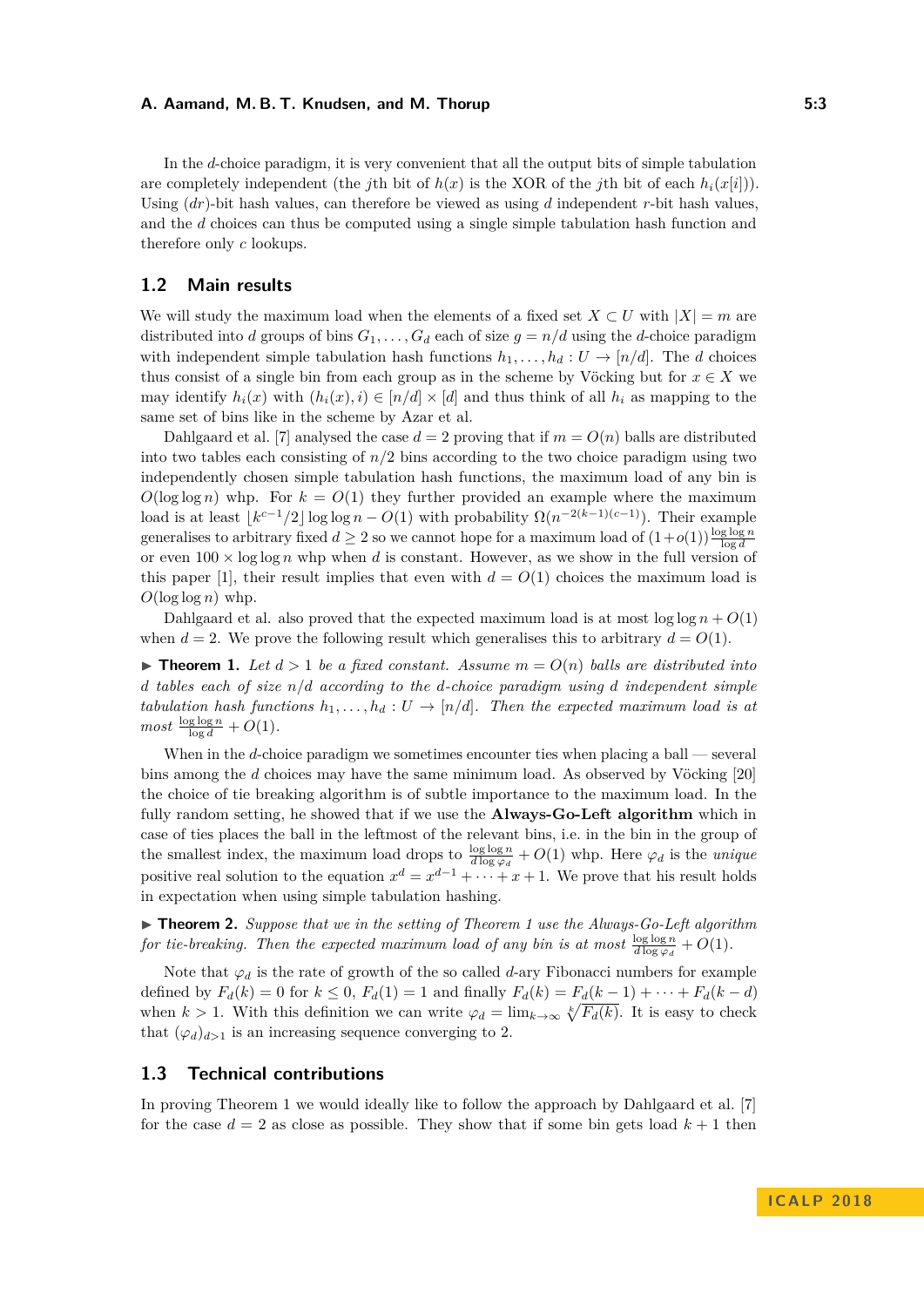#### **5:4 Power of** *d* **Choices with Simple Tabulation**

either the hash graph (informally, the *d*-uniform hypergraph with an edge  $\{h_1(x), \ldots, h_d(x)\}\$ for each  $x \in X$ ) contains a subgraph of size  $O(k)$  with more edges than nodes or a certain kind of "witness tree"  $T_k$ . They then bound the probability that either of these events occur when  $k = \log \log n + r$  for some sufficiently large constant *r*. Putting  $k = \frac{\log \log n}{\log d} + r$  for a sufficiently large constant  $r$  we similarly have three tasks:

- **(1)** Define the *d*-ary witness trees and argue that if some bin gets load *k* + 1 then either **(A)**: the hash graph contains a such, or  $(\mathbf{B})$ : it contains a subgraph  $G = (V, E)$  of size  $O(k)$ with  $|V| \leq (d-1)|E|-1$ .
- **(2)** Bound the probability of **(A)**.
- **(3)** Bound the probability of **(B)**.

Step  $(1)$  and  $(2)$  require intricate arguments but the techniques are reminiscent to those used by Dahlgaard et al. in [\[7\]](#page-12-7) and it is not surprising that their arguments generalise to our setting. Due to space limitations this part of our analysis can be found in the full version of this paper [\[1\]](#page-12-0).

Our main technical contribution is our work on step (3) as we now describe. Dealing with step (3) in the case  $d = 2$  Dahlgaard et al. used the proof by Pătrascu and Thorup [\[15\]](#page-12-6) of the result below concerning the use of simple tabulation for cuckoo hashing<sup>[3](#page-3-0)</sup>.

<span id="page-3-1"></span>**► Theorem 3** (Pătrașcu and Thorup [\[15\]](#page-12-6)). *Fix*  $\varepsilon > 0$ . Let  $X \subset U$  be any set of *m* keys. Let *n be such that*  $n > 2(1+\varepsilon)m$ *. With probability*  $1 - O(n^{-1/3})$  *the keys of X can be placed in two tables of size n/*2 *with cuckoo hashing using two independent simple tabulation hash functions*  $h_0$  *and*  $h_1$ *.* 

Unfortunately for us, the original proof of Theorem [3](#page-3-1) consists of 8 pages of intricate ad-hoc arguments that do not seem to generalise to the *d*-choice setting. Thus we have had to develop an alternative technique for dealing with step (3) As an extra reward this technique gives a new proof of Theorem [3](#page-3-1) which is shorter, simpler and more readable and we believe it to be our main contribution and of independent interest<sup>[4](#page-3-2)</sup>.

## **1.4 Alternatives**

We have shown that balanced allocation with *d* choices with simple tabulation gives the same expected maximum load as with fully-random hashing. Simple tabulation uses *c* lookups in tables of size  $u^{1/c}$  and  $c-1$  bit-wise XOR. The experiments from [\[15\]](#page-12-6), with  $u = 2^{32}$  and  $c = 4$ , indicate this to be about as fast as two multiplications.

Before comparing with alternative hash functions, we note that we may assume that  $u \leq n^2$ . If *u* is larger, we can first apply a universal hash function [\[3\]](#page-12-8) from [*u*] to [*n*<sup>2</sup>]. This yields an expected number of  $\binom{n}{2}/n^2 < 1/2$  collisions. We can now apply *any* hash function, e.g., simple tabulation, to the reduced keys in  $[n^2]$ . Each of the duplicate keys can increase the maximum load by at most one, so the expected maximum load increases by at most 1*/*2. If  $u = 2^w$ , we can use the extremely simple universal hash function from [\[8\]](#page-12-9), multiplying the key by a random odd *w*-bit number and performing a right-shift.

Looking for alternative hash functions, it can be checked that  $O(\log n)$ -independence suffices to get the same maximum load bounds as with full randomness even with high

<span id="page-3-0"></span><sup>3</sup> Recall that in cuckoo hashing, as introduced by Pagh and Rodler [\[14\]](#page-12-10), we are in the 2-choice paradigm but we require that no two balls collide. However, we are allowed to rearrange the balls at any point and so the feasibility does only depend on the choices of the balls.

<span id="page-3-2"></span><sup>4</sup> We mention in passing that Theorem [3](#page-3-1) is best possible: There exists a set *X* of *m* keys such that with probability  $\Omega(n^{-1/3})$  cuckoo hashing is forced to rehash (see [\[15\]](#page-12-6)).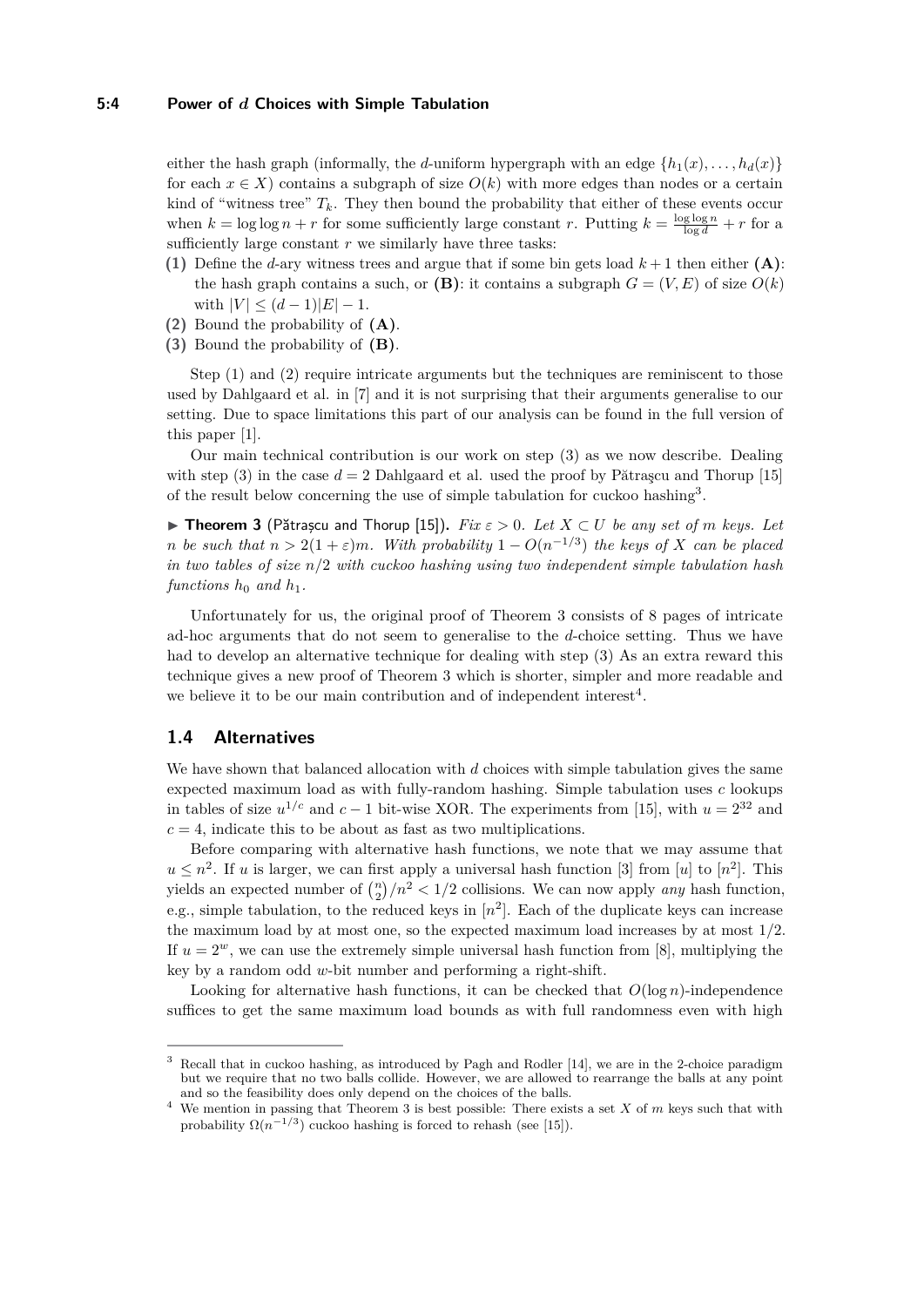probability. High independence hash functions were pioneered by Siegel [\[17\]](#page-12-11) and the most efficient construction is the double tabulation of Thorup [\[18\]](#page-12-12). It gives independence  $u^{\Omega(1/c^2)}$ using space  $O(cu^{1/c})$  in time  $O(c)$ . With c a constant this would suffice for our purposes. However, looking into the constants suggested in [\[18\]](#page-12-12), with 16-bit characters for 32-bit keys, we have 11 times as many character table lookups with double tabulation as with simple tabulation and we loose the same factor in space, so this is not nearly as efficient.

Another approach was given by Woelfel [\[22\]](#page-13-4) using the hash functions he earlier developed with Dietzfelbinger [\[9\]](#page-12-13). He analysed Vöcking's Always-Go-Left algorithm, bounding the error probability that the maximum load exceeded  $\frac{\log \log n}{d \log \varphi_d} + O(1)$ . Slightly simplified and translated to match our notation, using *d* + 1 *k*-independent hash functions and *d* lookups in tables of size  $n^{2/c}$ , the error probability is  $n^{1+o(1)-k/c}$ . Recall that we may assume  $n^{2/c} \geq u^{1/c}$ , so this matches the space of simple tabulation with *c* characters. With, say,  $c = 4$ , he needs 5-independent hashing to get any non-trivial bound, but the fastest 5-independent hashing is the tabulation scheme of Thorup and Zhang [\[19\]](#page-12-14), which according to the experiments in [\[15\]](#page-12-6) is at least twice as slow as simple tabulation, and much more complicated to implement.

A final alternative is to compromise with the constant evaluation time. Reingold et al. [\[16\]](#page-12-15) have shown that using the hash functions from [\[4\]](#page-12-16) yields a maximum load of  $O(\log \log n)$  whp. The functions use  $O(\log n \log \log n)$  random bits and can be evaluated in time  $O((\log \log n)^2)$ . Very recently Chen [\[5\]](#page-12-17) used a refinement of the hash family from [\[4\]](#page-12-16) giving a maximum load of at most  $\frac{\log \log n}{\log d} + O(1)$  whp and  $\frac{\log \log n}{d \log \varphi_d} + O(1)$  whp using the Always-Go-Left algorithm. His functions require  $O(\log n \log \log n)$  random bits and can be evaluated in time  $O((\log \log n)^4)$ . We are not so concerned with the number of random bits. Our main interest in simple tabulation is in the constant evaluation time with a very low constant.

# **1.5 Structure of the paper**

In Section [2](#page-4-0) we provide a few preliminaries for the proofs of our main results. In Section [3](#page-5-0) we deal with step (3) described under *Technical contributions*. To provide some intuition we first provide the new proof of Theorem [3.](#page-3-1) Finally, we show how to proceed for general *d*. For step (1) and (2) as well as the final deduction of Theorem [1](#page-2-0) and Theorem [2](#page-2-1) the reader is referred to the full version of this paper [\[1\]](#page-12-0).

## <span id="page-4-0"></span>**2 Preliminaries**

First, recall the definition of a hypergraph:

 $\triangleright$  **Definition 4.** A hypergraph is a pair  $G = (V, E)$  where V is a set and E is a multiset consisting of elements from  $\mathcal{P}(V)$ . The elements of *V* are called **vertices** and the elements of *E* are called **edges**. We say that *G* is *d***-uniform** if  $|e| = d$  for all  $e \in E$ .

When using the *d*-choice paradigm to distribute a set of keys *X* there is a natural *d*-uniform hypergraph associated with the keys of *X*.

I **Definition 5.** Given a set of keys *X* ⊂ *U* the **hash graph** is the *d*-uniform hypergraph on  $[n/d] \times [d]$  with an edge  $\{(h_1(x), 1), \ldots, (h_d(x), d)\}\$ for each  $x \in X$ .

When working with the hash graph we will hardly ever distinguish between a key *x* and the corresponding edge, since it is tedious to write  $\{(h_i(x), i)\}_{1 \leq i \leq d}$ . Statements such as " $P = (x_1, \ldots, x_t)$  is a path" or "The keys  $x_1$  and  $x_2$  are adjacent in the hash graph" are examples of this abuse of notation.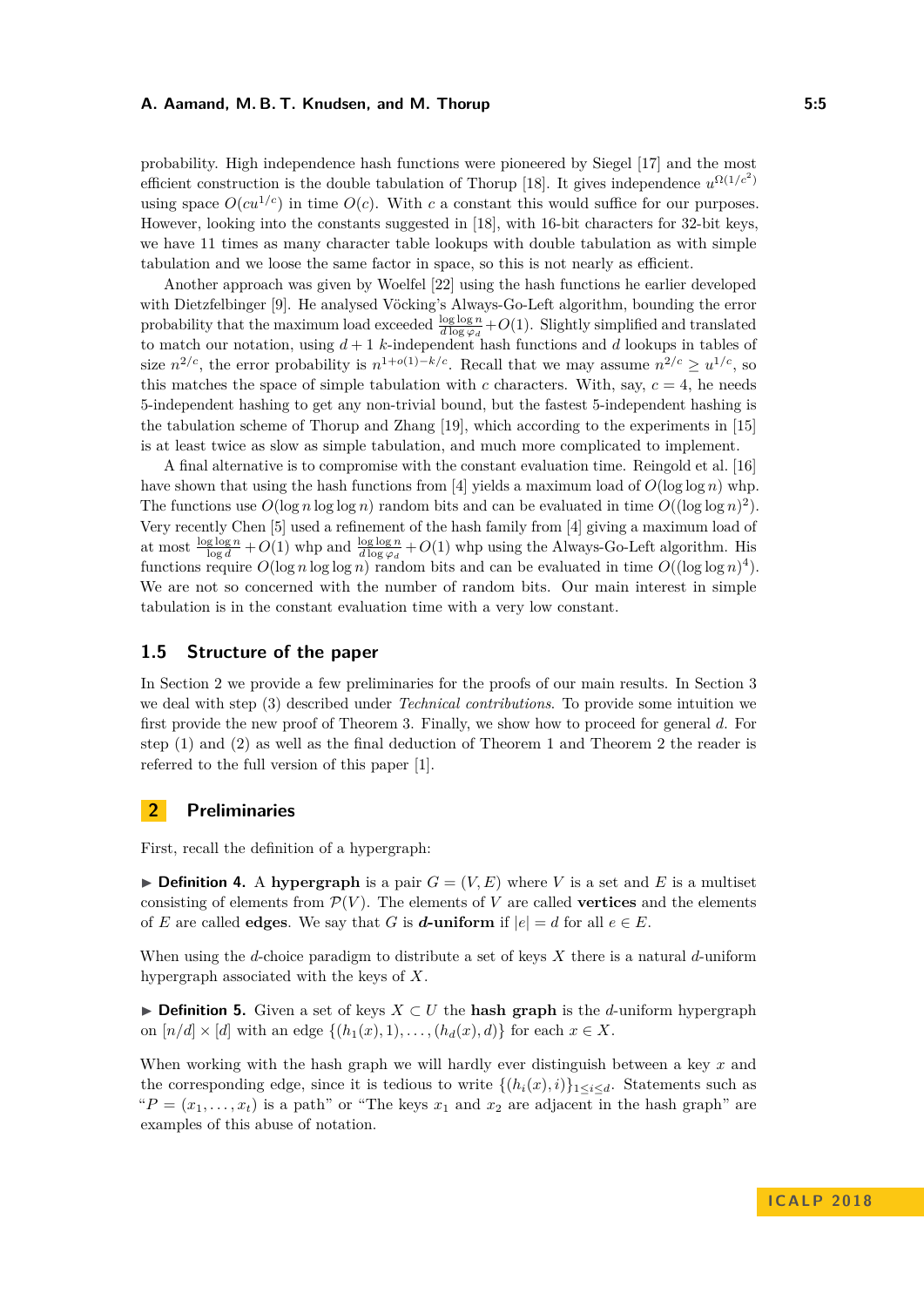<span id="page-5-4"></span>

**Figure 1** Double cycles - the minimal obstructions for cuckoo hashing.

Now we discuss the independence of simple tabulation. First recall that a **position character** is an element  $(j, \alpha) \in [c] \times \Sigma$ . With this definition a key  $x \in U$  can be viewed as the set of position characters  $\{(i, x[i])\}_{i=0}^{c-1}$  but it is sensible to define  $h(S) = \bigoplus_{i=1}^{k} h_{j_i}(\alpha_i)$ for any set  $S = \{(j_1, \alpha_1), \ldots, (j_k, \alpha_k)\}\$ of position characters.

In the classical notion of independence of Carter and Wegman [\[3\]](#page-12-8) simple tabulation is not even 4-independent. In fact, the keys  $(a_0, b_0)$ ,  $(a_0, b_1)$ ,  $(a_1, b_0)$  and  $(a_1, b_1)$  are dependent, the issue being that each position character appears an even number of times and so the bitwise XOR of the hash values will be the zero string. As proved by Thorup and Zhang [\[19\]](#page-12-14) this property in a sense characterises dependence of keys.

<span id="page-5-1"></span>**► Lemma 6** (Thorup and Zhang [\[19\]](#page-12-14)). *The keys*  $x_1, \ldots, x_k \in U$  are dependent if and only if *there exists a non-empty subset*  $I \subset \{1, ..., k\}$  *such that each position character in*  $(x_i)_{i \in I}$ appears an even number of times. In this case we have that  $\bigoplus_{i \in I} h(x_i) = 0$ .

 $\bigoplus_{i\in I} x_i = \emptyset$  which is natural when we think of a key as a set of position characters and  $\oplus$  as When each position character appears an even number of times in  $(x_i)_{i \in I}$  we will write the symmetric difference. As shown by Dahlgaard et al. [\[6\]](#page-12-18) the characterisation in Lemma [6](#page-5-1) can be used to bound the independence of simple tabulation.

<span id="page-5-3"></span>▶ Lemma 7 (Dahlgaard et al. [\[6\]](#page-12-18)). *Let*  $A_1, \ldots, A_{2t} \subset U$ *. The number of* 2*t-tuples*  $(x_1, \ldots, x_{2t})$  $A_1 \times \cdots \times A_{2t}$  such that  $x_1 \oplus \cdots \oplus x_{2t} = \emptyset$  is at most<sup>[5](#page-5-2)</sup>  $((2t-1)!!)^c \prod_{i=1}^{2t} \sqrt{|A_i|}$ .

This lemma will be of extreme importance to us. In the full version of this paper [\[1\]](#page-12-0) proofs of both Lemma [6](#page-5-1) and Lemma [7](#page-5-3) can be found.

## <span id="page-5-0"></span>**3 Cuckoo hashing and generalisations**

The following result is a key ingredient in the proofs of Theorem [1](#page-2-0) and Theorem [2.](#page-2-1)

<span id="page-5-5"></span> $\triangleright$  **Theorem 8.** *Suppose that we are in the setting of Theorem [1](#page-2-0) i.e.*  $d > 1$  *is a fixed constant, X* ⊂ *U* with  $|X| = m = O(n)$  and  $h_1, \ldots, h_d : U \rightarrow [n/d]$  are independent simple tabulation *hash functions. The probability that the hash graph contains a subgraph*  $G = (V, E)$  of size  $|E| = O(\log \log n)$  *with*  $|V| \leq (d-1)|E| - 1$  *is at most*  $n^{-1/3+o(1)}$ .

Before giving the full proof however we provide the new proof of Theorem [3](#page-3-1) which is more readable and illustrates nearly all the main ideas.

**Proof of Theorem [3.](#page-3-1)** It is well known that cuckoo hashing is possible if and only if the hash graph contains no subgraph with more edges than nodes. A minimal such graph is called a **double cycle** and consists of two cycles connected by a path or two vertices connected by

<span id="page-5-2"></span><sup>5</sup> Recall the double factorial notation: If *a* is a positive integer we write *a*!! for the product of all the positive integers between 1 and *a* that have the same parity as *a*.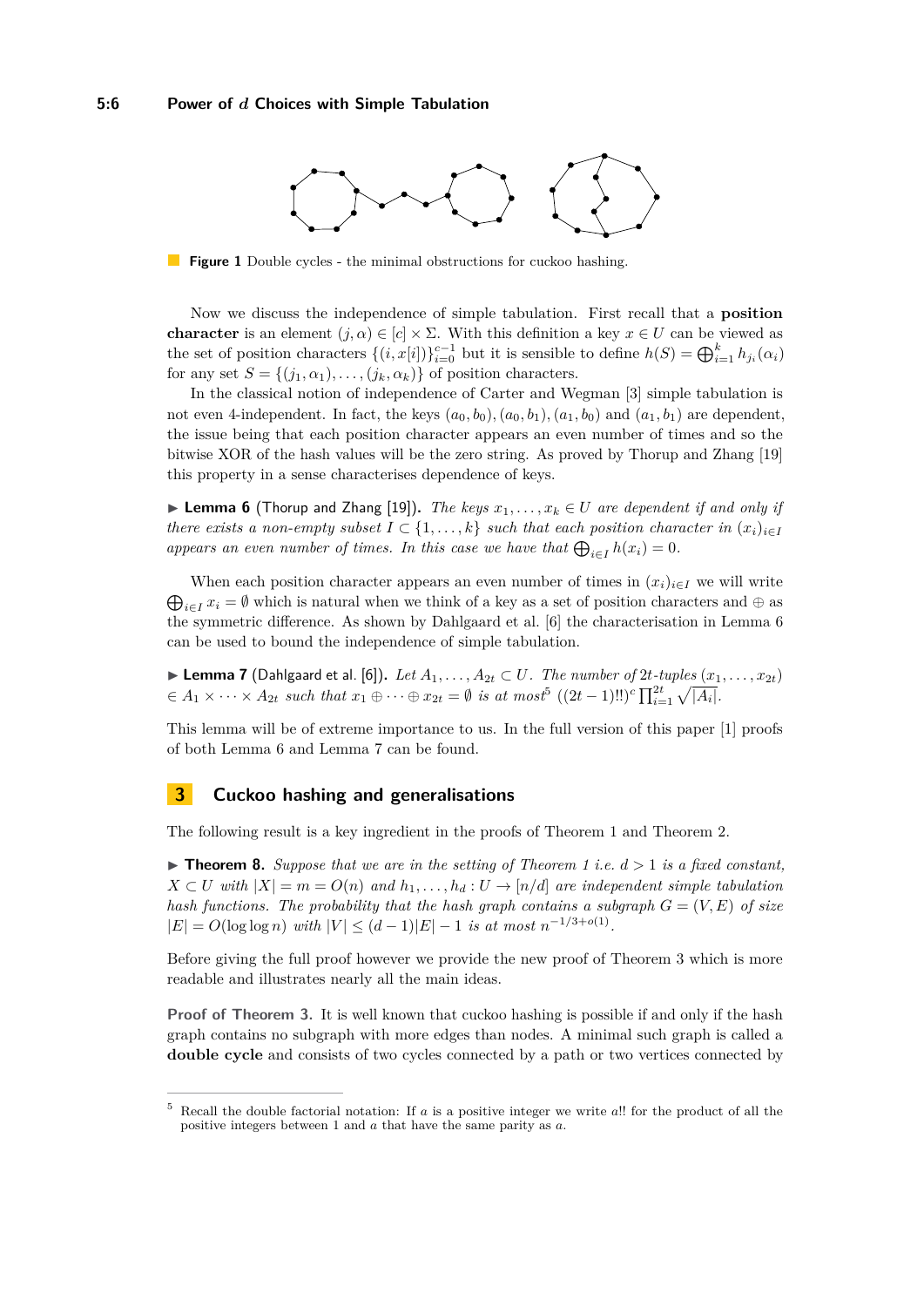<span id="page-6-0"></span>

**Figure 2** Non-black edges: Two tridents and a lasso. Black edges: Keys that are each dependent on the set of coloured keys.

three disjoint paths (see Figure [1\)](#page-5-4). Hence, it suffices to bound the probability that the hash graph contains a double cycle by  $O(n^{-1/3})$ .

We denote by *g* the number of bins in each of the two groups. Thus in this setting  $g = n/2 \ge (1 + \varepsilon)m$ . First of all, we argue that we may assume that the hash graph contains no trail of length at least  $\ell = \frac{4}{3} \frac{\log n}{\log(1+\varepsilon)}$  consisting of *independent*. Indeed, the keys of a such can be chosen in at most  $m^{\ell}$  ways and since we require  $\ell - 1$  equations of the form  $h_i(x) = h_i(y), i \in \{1, 2\}$  to be satisfied and since these events are independent the probability that the hash graph contains such a trail is by a union bound at most

$$
\frac{2m^\ell}{g^{\ell-1}} \leq \frac{n}{(1+\varepsilon)^\ell} = n^{-1/3}.
$$

Now we return to the double cycles. Let  $A_\ell$  denote the event that the hash graph contains a double cycle of size  $\ell$  consisting of *independent* keys. The graph structure of a such can be chosen in  $O(\ell^2)$  ways and the keys (including their positions) in at most  $m^{\ell}$  ways. Since there are  $\ell + 1$  equations of the form  $h_i(x) = h_i(y)$ ,  $i \in \{1, 2\}$  to be satisfied the probability that the hash graph contains a double cycle consisting of independent keys is at most

$$
\sum_{\ell=3}^m \mathbb{P}(A_\ell) = O\left(\sum_{\ell=3}^m \ell^2 \frac{m^\ell}{g^{\ell+1}}\right) = O\left(\frac{1}{n} \sum_{\ell=3}^m \frac{\ell^2}{(1+\varepsilon)^\ell}\right) = O(n^{-1}).
$$

The argument above is the same as in the fully random setting. We now turn to the issue of dependencies in the double cycle starting with the following definition.

**Definition 9.** We say that a graph is a **trident** if it consists of three paths  $P_1$ ,  $P_2$ ,  $P_3$  of non-zero lengths meeting at a single vertex *v*. (see the non-black part of Figure [2\)](#page-6-0).

We say that a graph is a **lasso** if it consists of a path that has one end attached to a cycle (see the non-black part of Figure [2\)](#page-6-0).

We claim that in any double cycle *D* consisting of *dependent* keys we can find one of the following structures (see Figure [2\)](#page-6-0):

- $\blacksquare$  **S1:** A lasso *L* consisting of independent keys together with a key *x* not on *L* and incident to the degree 1 vertex of *L* such that *x* is dependent on the keys of *L*.
- **S2:** A trident *T* consisting of independent keys together with 3 (not necessarily distinct)  $\mathbf{r}$ keys *x, y, z* not on *T* but each dependent on the keys of *T* and incident to the 3 vertices of degree 1 on *T*

To see this suppose first that one of the cycles *C* of *D* consists of independent keys. In this case any maximal lasso of independent keys in  $D$  containing the edges of  $C$  is an  $S_1$ .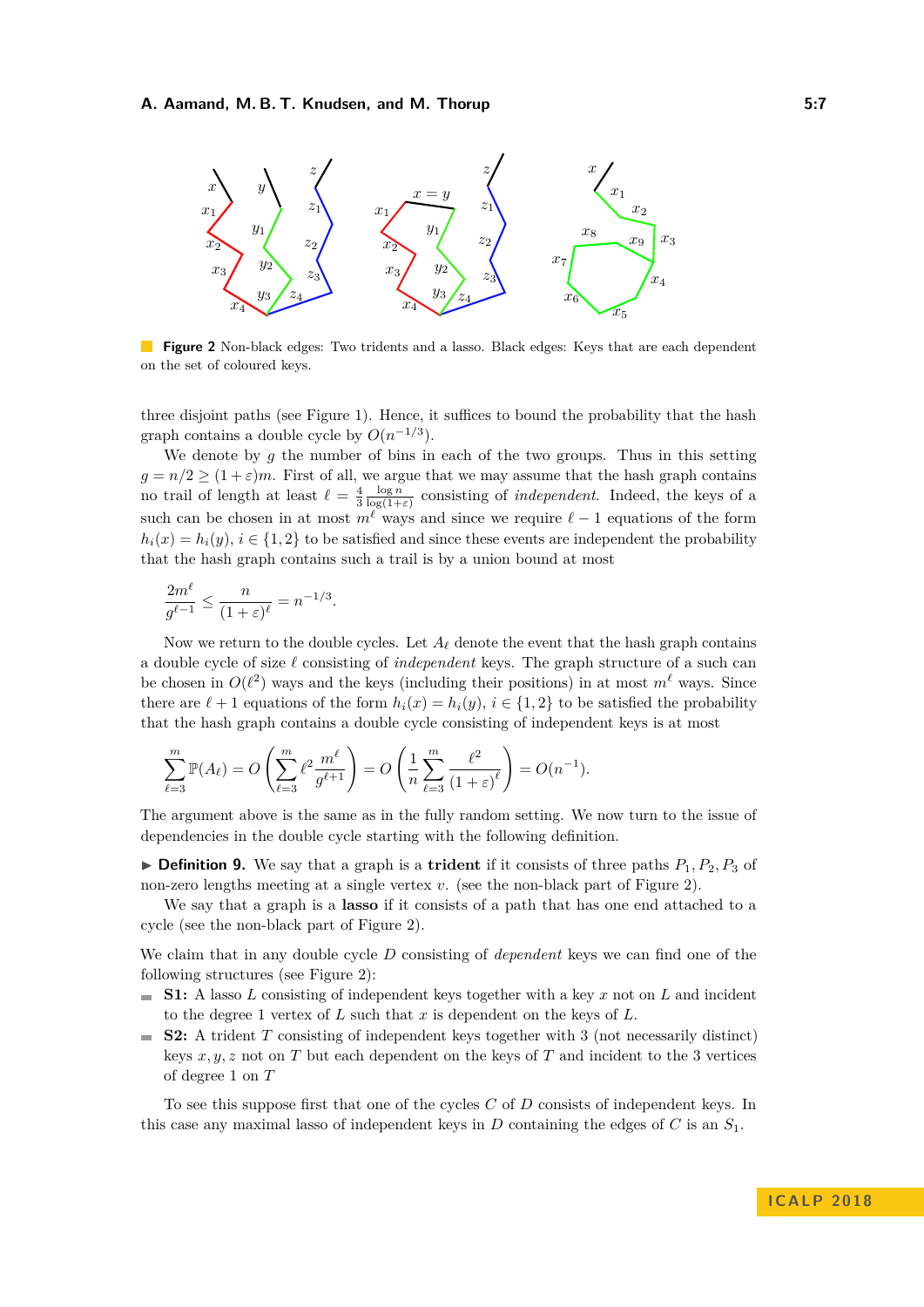## **5:8 Power of** *d* **Choices with Simple Tabulation**

On the other hand if all cycles contained in *D* consist of dependent keys we pick a vertex of *D* of degree at least 3 and 3 incident edges. These 3 edges form an independent trident (simple tabulation is 3-independent) and any maximal independent trident contained in *D* and containing these edges forms an *S*2.

Our final step is thus to show that the probability that these structures appear in the hash graph is  $O(n^{-1/3})$ 

## **The lasso**  $(S_1)$ :

Since the edges of the lasso form an independent trail it by the initial observation suffices to bound the probability that the hash graph contains an  $S_1$  of size  $\ell$  for any  $\ell = O(\log n)$ .

Fix the size  $\ell$  of the lasso. The number of ways to choose the graph structure of the lasso is  $ℓ − 2 < ℓ$ . Denote the set of independent keys of the lasso by  $S = \{x_1, \ldots, x_\ell\}$  and let *x* be the dependent key in  $S_1$ . By Lemma [6](#page-5-1) we may write  $x = \bigoplus_{i \in I} x_i$  for some  $I \subset \{1, \ldots, \ell\}$ . Fix the size  $|I| = t \geq 3$  (which is necessarily odd). By Lemma [7](#page-5-3) the number of ways to choose the keys of  $(x_i)_{i \in I}$  (including their order) is at most  $(t!)^c m^{(t+1)/2}$  and the number of ways to choose their positions in the lasso is  $\binom{\ell}{t}$ . The number of ways to choose the remaining keys of *S* is trivially bounded by  $m^{\ell-t}$  and the probability that the choice of independent keys hash to the correct positions in the lasso is at most  $2/g^{\ell}$ . By a union bound the probability that the hash graph contains an  $S_1$  for fixed values of  $\ell$  and  $t$  is at most

$$
\ell(t!!)^{c} m^{(t+1)/2} m^{\ell-t} { \ell \choose t } \frac{2}{g^{\ell}}.
$$

This is maximised for  $t = 3$ . In fact, when  $\ell \leq m^{1/(c+2)}$  and  $t \leq \ell - 2$  we have that

$$
\frac{((t+2)!!)^{c}m^{(t+3)/2}m^{\ell-t-2}{t+2 \choose t+2}}{(t!!)^{c}m^{(t+1)/2}m^{\ell-t}{\ell \choose t}} = \frac{(t+2)^{c}}{{m}}\frac{{\ell-t \choose 2}}{{t+2 \choose 2}} \le \frac{{\ell}^{c+2}}{m} \le 1.
$$

Thus the probability that the hash graph contains an  $S_1$  of size  $O(\log n)$  is at most

$$
\sum_{\ell=3}^{O(\log n)} \sum_{t=3}^{\ell} \ell 3^c \binom{\ell}{3} \frac{2m^{\ell-1}}{g^{\ell}} = O\left(\sum_{\ell=3}^{O(\log n)} \frac{\ell^5}{n(1+\varepsilon)^{\ell-1}}\right) = O(n^{-1}).
$$

#### The trident  $(S_2)$ :

Fix the size  $\ell$  of the trident. The number of ways to choose the structure of the trident is bounded by  $\ell^2$  (once we choose the lengths of two of the paths the length of the third becomes fixed). Let  $P_1 = (x_1, \ldots, x_{t_1}), P_2 = (y_1, \ldots, y_{t_2})$  and  $P_3 = (z_1, \ldots, z_{t_3})$  be the three paths of the trident meeting in  $x_{t_1} \cap y_{t_2} \cap z_{t_3}$ . As before we may assume that each has length  $O(\log n)$ . Let *S* denote the keys of the trident and enumerate  $S = \{w_1, \ldots, w_\ell\}$  in some order. Write  $x = \bigoplus_{i \in I} w_i$ ,  $y = \bigoplus_{j \in J} w_j$  and  $z = \bigoplus_{k \in K} w_k$  for some  $I, J, K \subset \{1, \ldots, \ell\}$ . By a proof almost identical to that given for the lasso we may assume that  $|I| = |J| = |K| = 3$ . Indeed, if for example  $|I| \geq 5$  we by Lemma [7](#page-5-3) save a factor of nearly  $m^2$  when choosing the keys of *S* and this makes up for the fact that the trident contains no cycles and hence that the probability of a fixed set of independent keys hashing to it is a factor of *g* larger.

The next observation is that we may assume that  $|I \cap J|, |J \cap K|, |K \cap I| \geq 2$ . Again the argument is of the same flavour as the one given above. If for example  $|I \cap J| = 1$  we by an application of Lemma [7](#page-5-3) obtain that the number of ways to choose the keys of  $(w_i)_{i \in I}$  is *O*(*m*<sup>2</sup>). Conditioned on this, the number of ways to choose the keys  $(w_j)_{j \in J}$  is  $O(m^{3/2})$  by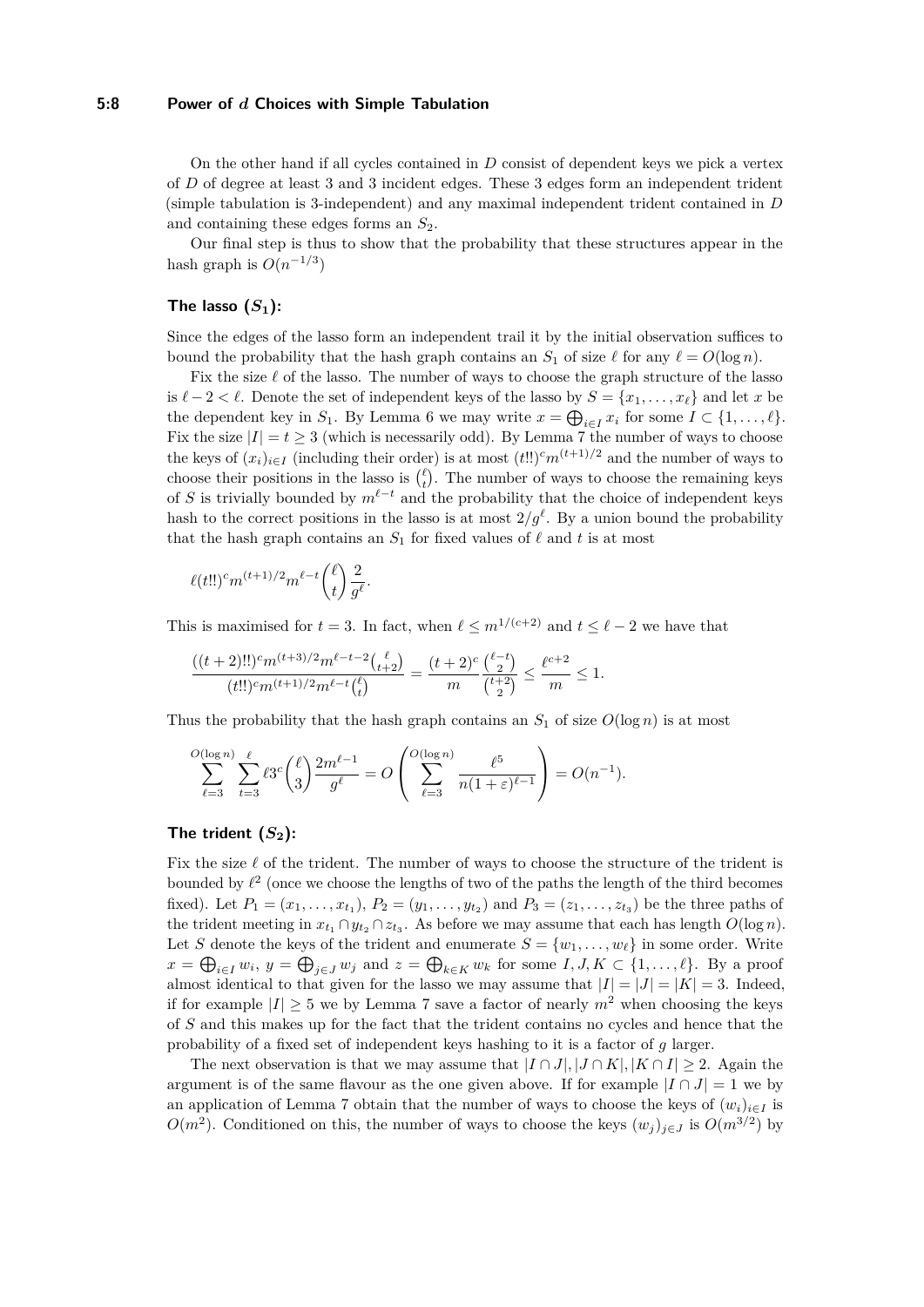another application of Lemma [7](#page-5-3) with one of the  $A_i$ 's a singleton. Thus we save a factor of  $m^{3/2}$  when choosing the keys of *S* which will again suffice. The bound gets even better when  $|I \cap J| = 0$  where we save a factor of  $m^2$ .

Suppose now that  $x_1$  is not a summand of  $\bigoplus_{i \in I} w_i$ . Write  $x = w_a \oplus w_b \oplus w_c$  and let A be the event that the independent keys of *S* hash to the trident (with the equation involving *x*<sub>1</sub> and *x*<sub>2</sub> being  $h_2(x_1) = h_2(x_2)$  without loss of generality). Then  $\mathbb{P}(A) = \frac{1}{g^{\ell-1}}$ . We observe that

$$
\mathbb{P}(h_1(x) = h_1(x_1) | A) = \mathbb{P}(h_1(x_1) = h_1(w_a) \oplus h_1(w_b) \oplus h_1(w_c) | A) = g^{-1}
$$

since *A* is a conjunction of events of the form  $\{h_i(w) = h_i(w')\}$  none of them involving  $h_1(x_1)^6$  $h_1(x_1)^6$ . A union bound then gives that the probability that this can happen is at most

$$
\sum_{\ell=3}^{O(\log n)} \ell^2 \binom{\ell}{3} (3!!)^c m^2 m^{\ell-3} \left(\frac{1}{g}\right)^{\ell} = O\left(\frac{1}{n} \sum_{\ell=3}^{\infty} \frac{\ell^5}{(1+\varepsilon)^{\ell-1}} \right) = O(n^{-1}).
$$

Thus we may assume that  $x_1$  is a summand of  $\bigoplus_{i \in I} w_i$  and by similar arguments that  $y_1$  is a summand of  $\bigoplus_{j\in J} w_j$  and that  $z_1$  is a summand of  $\bigoplus_{k\in K} w_k$ .

To complete the proof we need one final observation. We can define an equivalence relation on  $X \times X$  by  $(a, b) \sim (c, d)$  if  $a \oplus b = c \oplus d$ . Denote by  $C = \{C_1, \ldots, C_r\}$  the set of equivalence classes. One of them, say  $C_1$ , consists of the elements  $(x, x)_{x \in X}$ . We will say that the equivalence class  $C_i$  is **large** if  $|C_i| \geq m^{2/3}$  and **small** otherwise. Note that

$$
\sum_{i=1}^{r} |C_i|^2 = |\{(a, b, c, d) \in X^4 : a \oplus b \oplus c \oplus d = \emptyset\}| \leq 3^c m^2
$$

by Lemma [7.](#page-5-3) In particular the number of large equivalence classes is  $O(m^{2/3})$ .

If *h* is a simple tabulation hash function we can well-define a map  $\tilde{h}$  :  $C \rightarrow R$  by  $\tilde{h}(a, b) = h(a) \oplus h(b)$ . Since the number of large equivalence classes is  $O(m^{2/3})$  the probability that  $\tilde{h}_i(C) = 0$  for some large  $C \in \mathcal{C} \setminus \{C_1\}$  and some  $i \in \{1, 2\}$  is  $O(m^{2/3}/n) = O(n^{-1/3})$ and we may thus assume this does not happen.

In particular, we may assume that  $(x, x_1)$ ,  $(y, y_1)$  and  $(z, z_1)$  each represent small equivalence classes as they are adjacent in the hash graph. Now suppose that  $y_1$  is not a summand in  $x = \bigoplus_{i \in I} w_i$ . The number of ways to pick  $(x_i)_{i \in I}$  is at most  $3<sup>c</sup>m<sup>2</sup>$  by Lemma [7.](#page-5-3) By doing so we fix the equivalence class of  $(y, y_1)$  but not  $y_1$  so conditioned on this the number of ways to pick  $(y_j)_{j \in J}$  is at most  $m^{2/3}$ . The number of ways to choose the remaining keys is bounded by  $m^{\ell-4}$  and a union bound gives that the probability of having such a trident is at most

$$
\sum_{\ell=3}^{O(\log n)} \ell^2 3 \binom{\ell}{2} 3^c m^2 m^{2/3} m^{\ell-4} \left(\frac{1}{g}\right)^{\ell-1} = O\left(n^{-1/3} \sum_{\ell=3}^{\infty} \frac{\ell^4}{(1+\varepsilon)^{\ell-4/3}}\right) = O(n^{-1/3}),
$$

which suffices.

We may thus assume that  $y_1$  is a summand in  $\bigoplus_{i \in I} w_i$  and by an identical argument that *z*<sub>1</sub> is a summand in  $\bigoplus_{i \in I} w_i$  and hence  $x = x_1 \oplus y_1 \oplus z_1$ . But the same arguments apply to *y* and *z* reducing to the case when  $x = y = z = x_1 \oplus y_1 \oplus z_1$  which is clearly impossible.

<span id="page-8-0"></span><sup>6</sup> If  $x_1 = w_a$ , say, we don't necessarily get the probability  $g^{-1}$ . In this case the probability is  $\mathbb{P}(h_1(w_b) =$  $h_1(w_c) | A$  and the event  $\{h(w_b) = h(w_c)\}$  might actually be included in *A* in which case the probability is 1. This can of course only happen if the keys *w<sup>b</sup>* and *w<sup>c</sup>* are *adjacent* in the trident so we could impose even further restrictions on the dependencies in *S*2.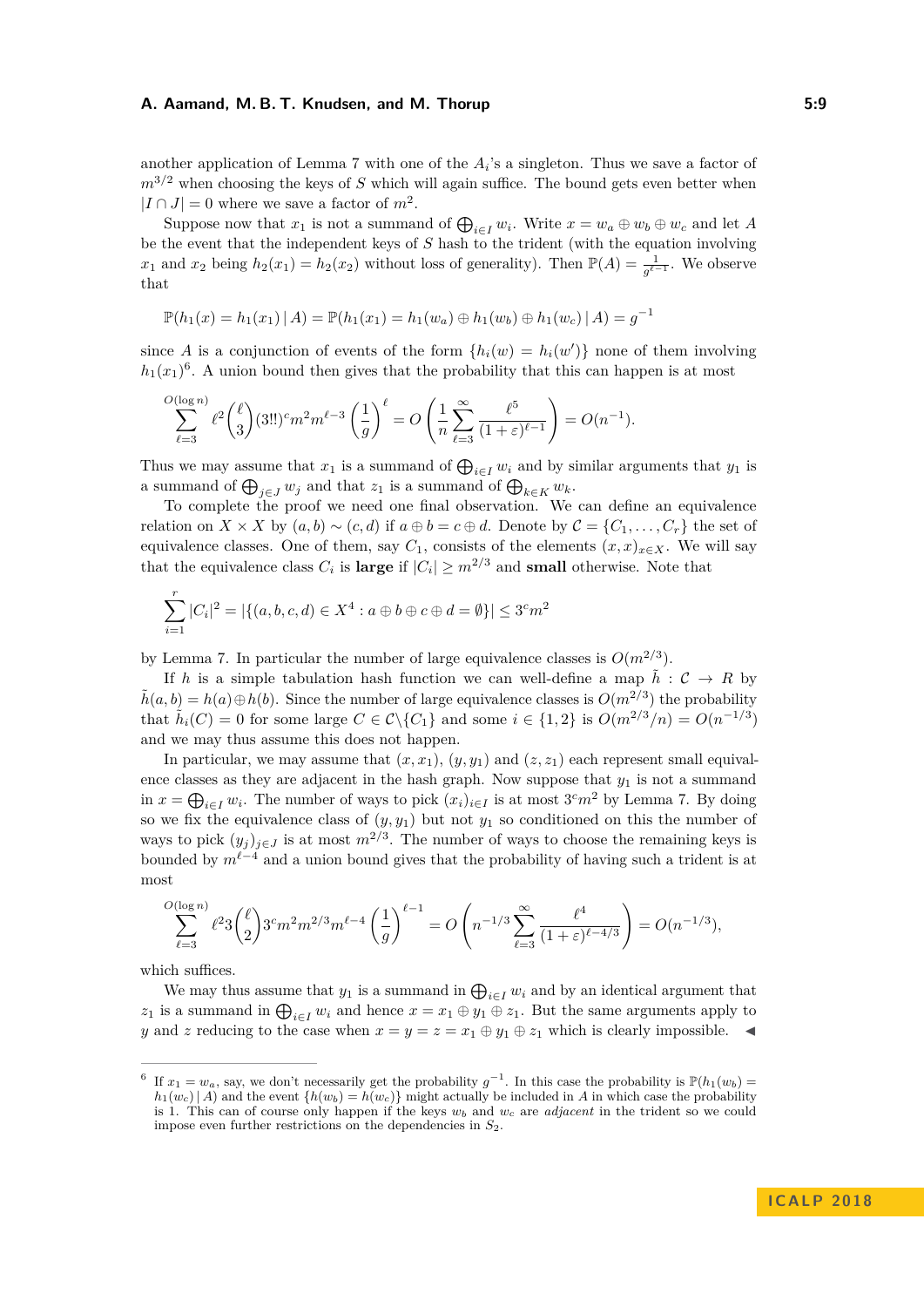## **5:10 Power of** *d* **Choices with Simple Tabulation**

# **3.1 Proving Theorem [8](#page-5-5)**

Now we will explain how to prove Theorem [8](#page-5-5) proceeding much like we did for Theorem [3.](#page-3-1) Let us say that a *d*-uniform hypergraph  $G = (V, E)$  is **tight** if  $|V| \leq (d-1)|E|-1$ . With this terminology Theorem [8](#page-5-5) states that the probability that the hash graph contains a tight subgraph of size  $O(\log \log n)$  is at most  $n^{-1/3+o(1)}$ . It clearly suffices to bound the probability of the existence of a *connected* tight subgraph of size *O*(log log *n*).

We start with the following two lemmas. The counterparts in the proof of Theorem [3](#page-3-1) are the bounds on the probability of respectively an independent double cycle and an independent lasso with a dependent key attached.

<span id="page-9-0"></span>**Lemma 10.** Let  $A_1$  denote the event that the hash graph contains a tight subgraph  $G = (V, E)$  *of size*  $O(\log \log n)$  *consisting of independent keys. Then*  $\mathbb{P}(A_1) \leq n^{-1+o(1)}$ *.* 

**Proof.** Let  $\ell = |E|$  be fixed. The number of ways to choose the keys of *E* is trivially bounded by  $m^{\ell}$  and the number of ways to choose the set of nodes *V* in the hash graph is  $\binom{n}{(d-1)\ell-1}$ . For such a choice of nodes let *a<sup>i</sup>* denote the number of nodes of *V* in the *i*'th group. The probability that one of the keys hash to *V* is then

$$
\prod_{i=1}^d \frac{da_i}{n} \le \left(\frac{a_1 + \dots + a_d}{n}\right)^d \le \left(\frac{d\ell}{n}\right)^d.
$$

By the independence of the keys and a union bound we thus have that

$$
\mathbb{P}(A_1) \le \sum_{\ell=2}^{O(\log \log n)} m^{\ell} {n \choose (d-1)\ell-1} \left(\frac{d\ell}{n}\right)^{d\ell} \le \sum_{\ell=2}^{O(\log \log n)} \frac{1}{n} \left(\frac{m}{n}\right)^{\ell} (d\ell)^{d\ell} = n^{-1+o(1)},
$$
as desired.

<span id="page-9-1"></span>**If Lemma 11.** Let  $A_2$  be the event that the hash graph contains a subgraph  $G = (V, E)$  with  $|V|$  ≤  $(d-1)|E|$  *and*  $|E|$  =  $O(log log n)$  *such that the keys of E are independent but such that there exists a key*  $y \notin E$  *<i>dependent on the keys of*  $E$ *. Then*  $\mathbb{P}(A_2) \leq n^{-1+o(1)}$ *.* 

**Proof.** Let  $|E| = \ell$  be fixed and write  $E = \{x_1, \ldots, x_\ell\}$ . We want to bound the number of ways to choose the keys of *E*. By Lemma [6,](#page-5-1)  $y = \bigoplus_{i \in I} x_i$  for some  $I \subset \{1, \ldots, \ell\}$  with  $|I| = r$ for some odd  $r \geq 3$ . Let *r* be fixed for now. Using Lemma [7,](#page-5-3) we see that the number of ways to choose the keys of *E* is no more than  $(r!!)^{c} m^{\frac{r+1}{2}} m^{\ell-r}$ . For fixed  $\ell$  and  $r$  the probability is thus bounded by

$$
(r!!)^{c} m^{\ell - \frac{r-1}{2}} \binom{n}{\ell(d-1)} \left(\frac{d\ell}{n}\right)^{d\ell} = n^{-1+o(1)}
$$

and a union bound over all  $\ell = O(\log \log n)$  and  $r \leq \ell$  suffices.

We now generalise the notion of a double cycle starting with the following definition.

**Definition 12.** Let  $G = (V, E)$  be a *d*-uniform hypergraph. We say that a sequence of edges  $P = (e_1, \ldots, e_t)$  of *G* is a **path** if  $|e_i \cap e_{i+1}| = 1$  for  $1 \leq i \leq t-1$  and  $e_i \cap e_j = \emptyset$  when  $i < j - 1$ .

We say that  $C = (e_1, \ldots, e_t)$  is a **cycle** if  $t \geq 3$ ,  $|e_i \cap e_{i+1}| = 1$  for all *i* (mod *t*) and  $e_i \cap e_j = \emptyset$  when  $i \neq j \pm 1 \pmod{t}$ .

Next comes the natural extension of the definition of double cycles to *d*-uniform hypergraphs.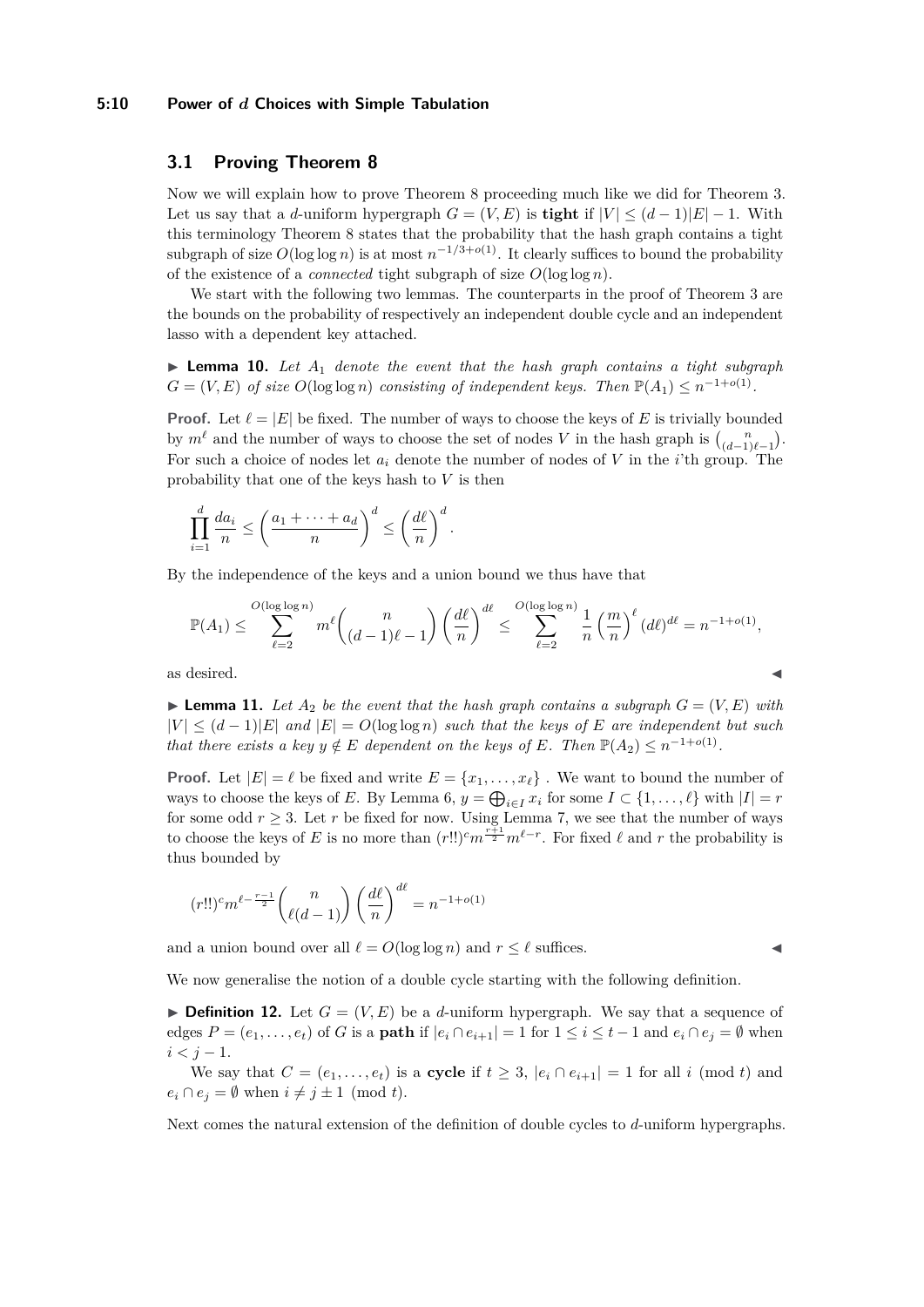<span id="page-10-0"></span>

**Figure 3** Double cycles in the case  $d = 3$ . The triangles represent edges of the graph and the corners represent the vertices.

 $\triangleright$  **Definition 13.** A *d*-uniform hypergraph *G* is called a **double cycle** if it has either of the following forms (see Figure [3\)](#page-10-0).

- **D1:** It consists of of two vertex disjoint cycles  $C_1$  and  $C_2$  connected by a path  $P =$  $(x_1, \ldots, x_t)$  such that  $|x_1 \cap V(C_1)| = |x_t \cap V(C_2)| = 1$  and  $x_{i+1} \cap V(C_1) = x_i \cap V(C_2) = \emptyset$ for  $1 \leq i \leq t-1$ . We also allow P to have zero length and  $|V(C_1) \cap V(C_2)| = 1$ .
- **D2:** It consist of a cycle C and a path  $P = (x_1, \ldots, x_t)$  of length  $t \geq 2$  such that  $|x_1 \cap V(C)| = |x_t \cap V(C)| = 1$  and  $x_i \cap V(C) = ∅$  for  $2 \le i \le t - 1$ . We also allow  $t = 1$ and  $|x_1 \cap C| = 2$ .

Note that a double cycle always has  $|V| = (d-1)|E| - 1$ .

Now assume that the hash graph contains a connected tight subgraph  $G = (V, E)$  of size  $O(\log \log n)$  but that neither of the events of Lemma [10](#page-9-0) and [11](#page-9-1) has occurred. In particular no two edges  $e_1, e_2$  of *G* has  $|e_1 \cap e_2| \geq 2$  and no cycle consists of independent keys.

It is easy to check that under this assumption *G* contains at least two cycles. Now pick a cycle  $C_1$  of least possible length. Since simple tabulation is 3-independent the cycle consists of at least 4 edges. If there exists an edge *x* not part of  $C_1$  with  $|x \cap V(C_1)| = 2$  we get a double cycle of type *D*<sub>2</sub>. If  $|x \cap V(C_1)| \geq 3$  we can use *x* to obtain a shorter cycle than *C*<sub>1</sub> which is a contradiction<sup>[7](#page-10-1)</sup>. Using this observation we see that if there is a cycle  $C_2 \neq C_1$  such that  $|V(C_1) \cap V(C_2)| \geq 2$  then we can find a  $D_2$  in the hash graph. Thus we may assume that any cycle  $C_2 \neq C_1$  satisfies  $|V(C_2) \cap V(C_1)| \leq 1$ .

Now pick a cycle *C*<sup>2</sup> different from *C*<sup>1</sup> of least possible length. As before we may argue that any edge *x* not part of  $C_2$  satisfies that  $|x \cap V(C_2)| \leq 1$ . Picking a shortest path connecting  $C_1$  and  $C_2$  (possibly the length is zero) gives a double cycle of type  $D_1$ .

Next we define tridents (see the non-grey part of Figure [4\)](#page-11-0).

 $\triangleright$  **Definition 14.** We call a *d*-uniform hypergraph *T* a **trident** if it consists of paths  $P_1 = (x_1, \ldots, x_{t_1}), P_2 = (y_1, \ldots, y_{t_2})$  and  $P_3 = (z_1, \ldots, z_{t_3})$  of non-zero length such that either:

- There is a vertex *v* such that  $x_{t_1} \nvert y_{t_2} \nvert z_{t_3} = \{v\}$ , *v* is contained in no other edge of *T* and no vertex different from  $v$  is contained in more than one of the three paths.
- $P_1, P_2 \text{ and } P_3 \setminus \{z_{t_3}\} = (z_2, \ldots, z_{t_3}) \text{ are vertex disjoint and } (x_1, \ldots, x_{t_1}, z_{t_3}, y_{t_2}, \ldots, y_1) \text{ is }$ a path.

Like in the proof of of Theorem [3](#page-3-1) the existence of a double cycle not containing a cycle of independent keys implies the existence of the following structure (see Figure [4\)](#page-11-0):

<span id="page-10-1"></span>Here we use that the length of  $C_1$  is at least 4. If  $C_1$  has length t the fact that x contains three nodes of  $C_1$  only guarantees a cycle of length at most  $3 + \lfloor \frac{t-3}{3} \rfloor$ .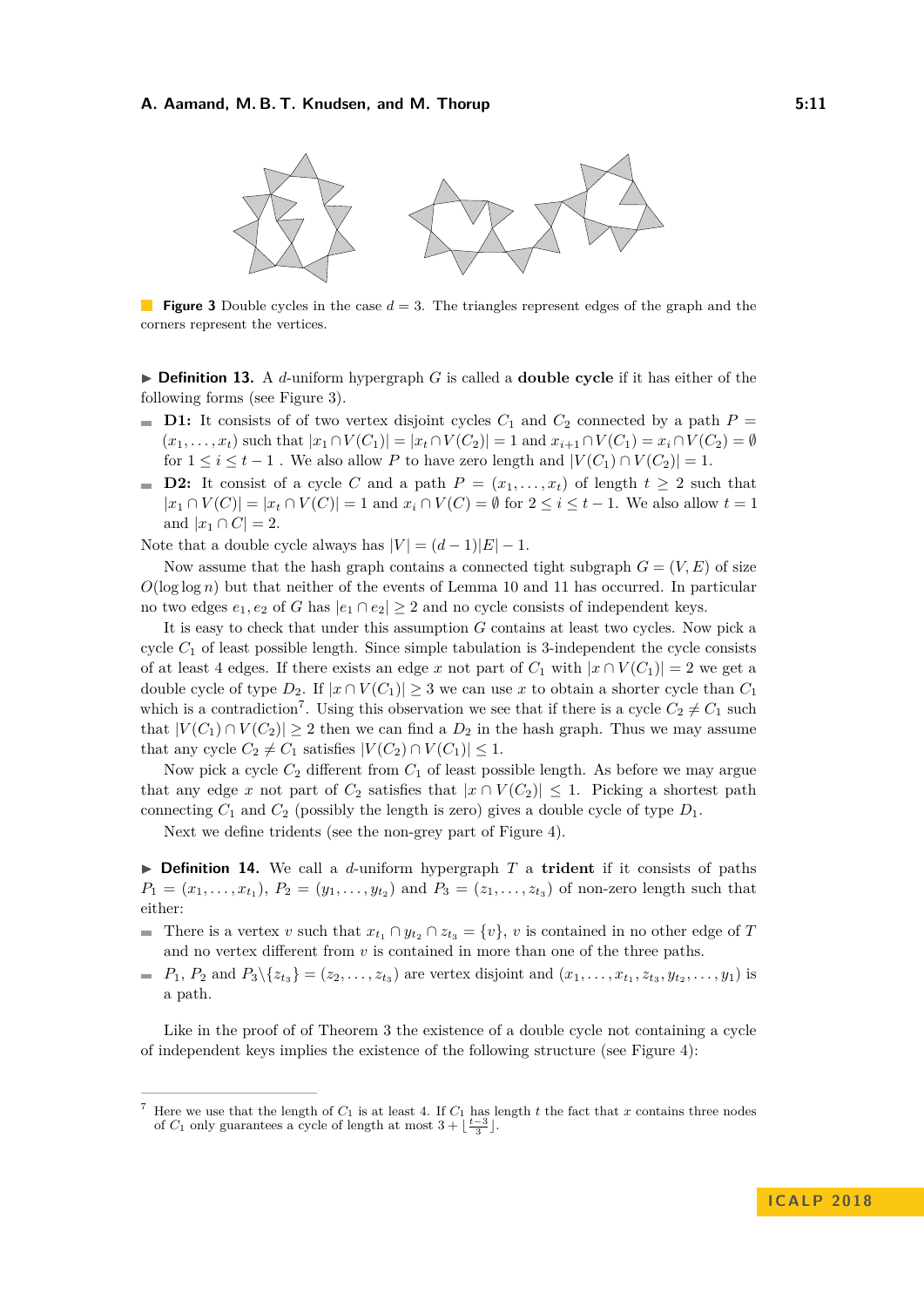<span id="page-11-0"></span>

**Figure 4** The case  $d = 3$ . Non-grey edges: Tridents. Grey edges: Keys that are each dependent on the set of non-black keys.

**S1**: A trident consisting of three paths  $P_1 = (x_1, \ldots, x_{t_1}), P_2 = (y_1, \ldots, y_{t_2})$  and  $P_3 = (z_1, \ldots, z_{t_3})$  such that the keys of the trident are independent and such that there are, not necessarily distinct, keys  $x, y, z$  not in the trident extending the paths  $P_1, P_2$ and  $P_3$  away from their common meeting point such that  $x, y$  and  $z$  are each dependent on the keys in the trident.

We can bound the probability of this event almost identically to how we proceeded in the proof of Theorem [3.](#page-3-1) The only difference is that when making the ultimate reduction to the case where  $x = y = z = x_1 \oplus y_1 \oplus z_1$  this event is in fact possible (see Figure [4\)](#page-11-0). In this case however, there are three *different* hash function  $h_x, h_y$  and  $h_z$  such that  $h_x(x_1) = h_x(x)$ ,  $h_y(y_1) = h_y(x)$  and  $h_z(z_1) = h_z(x)$ . However, it is easy to bound the probability that this occur: The number of ways to choose the keys  $(x, x_1, y_1, z_1)$  is at most  $3<sup>c</sup>m<sup>2</sup>$  by Lemma [7.](#page-5-3) The number of ways to choose the hash functions is upper bounded by  $d^3$ . Since the hash functions  $h_1, \ldots, h_d$  are independent the probability that this can happen in the hash graph is by a union bound at most

$$
d^3 3^c m^2 \left(\frac{d}{n}\right)^3 = O(n^{-1})
$$

which suffices to complete the proof of Theorem [8.](#page-5-5)

## **Summing up**

For now we have spent most of our energy proving Theorem [8.](#page-5-5) At this point it is perhaps not clear to the reader why it is important so let us again highlight the steps to Theorem [1.](#page-2-0) First of all let  $k = \frac{\log \log n}{\log d} + r$  for *r* a sufficiently large constant. The steps are:

- **(1)** Show that if some bin has load *k* then either the hash graph contains a tight subgraph of size  $O(k)$  or a certain kind of witness tree  $T_k$ .
- (2) Bound the probability that the hash graph contains a  $T_k$  by  $O((\log \log n)^{-1})$ .
- **(3)** Bound the probability that the hash graph contains a tight subgraph of size *O*(*k*) by  $O((\log \log n)^{-1}).$

We can now cross  $(3)$  of the list. In fact, we have a much stronger bound than we require. The remaining steps as well as the final proofs of Theorem [1](#page-2-0) and Theorem [2](#page-2-1) are dealt with in the full version of this paper [\[1\]](#page-12-0). As already mentioned the proofs of all the above steps (except step (3)) are intricate but straightforward generalisations of the methods in [\[7\]](#page-12-7).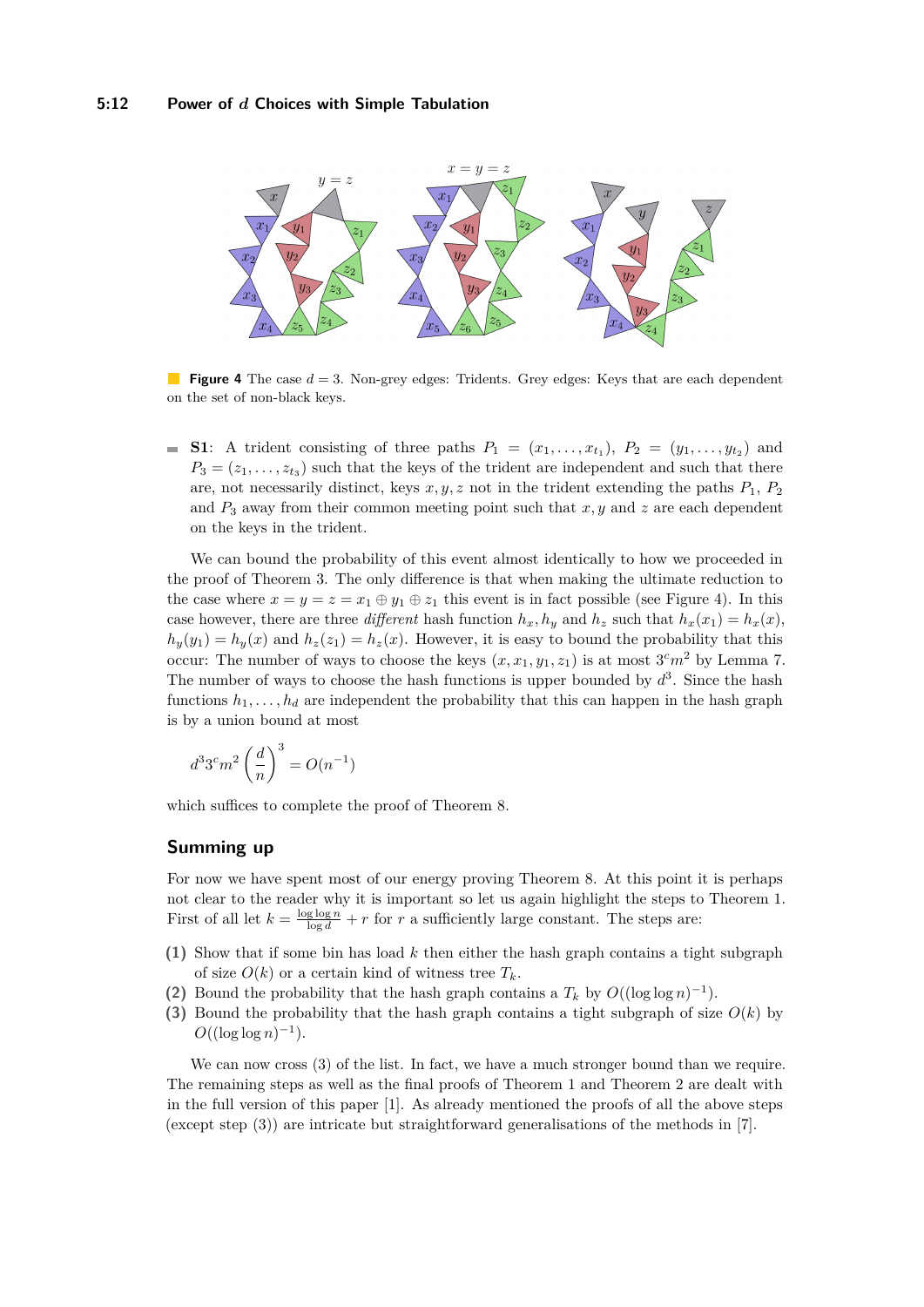## **References**

- <span id="page-12-0"></span>**1** Anders Aamand, Mathias Bæk Tejs Knudsen, and Mikkel Thorup. Power of *d* choices with simple tabulation. *CoRR*, abs/1804.09684, 2018. URL: [https://arxiv.org/abs/1804.](https://arxiv.org/abs/1804.09684) [09684](https://arxiv.org/abs/1804.09684).
- <span id="page-12-2"></span>**2** Yossi Azar, Andrei Z. Broder, Anna R. Karlin, and Eli Upfal. Balanced allocations. *SIAM Journal of Computation*, 29(1):180–200, 1999. See also STOC'94.
- <span id="page-12-8"></span>**3** Larry Carter and Mark N. Wegman. Universal classes of hash functions. *Journal of Computer and System Sciences*, 18(2):143–154, 1979. See also STOC'77.
- <span id="page-12-16"></span>**4** L. Elisa Celis, Omer Reingold, Gil Segev, and Udi Wieder. Balls and bins: Smaller hash families and faster evaluation. In *IEEE 52nd Symposium on Foundations of Computer Science*, FOCS, pages 599–608, 2011.
- <span id="page-12-17"></span>**5** Xue Chen. Derandomized balanced allocation. *CoRR*, abs/1702.03375, 2017. Preprint. URL: <http://arxiv.org/abs/1702.03375>, [arXiv:1702.03375](http://arxiv.org/abs/1702.03375).
- <span id="page-12-18"></span>**6** Søren Dahlgaard, Mathias Bæk Tejs Knudsen, Eva Rotenberg, and Mikkel Thorup. Hashing for statistics over *k*-partitions. In *Proc. 56th Symposium on Foundations of Computer Science*, FOCS, pages 1292–1310, 2015.
- <span id="page-12-7"></span>**7** Søren Dahlgaard, Mathias Bæk Tejs Knudsen, Eva Rotenberg, and Mikkel Thorup. The power of two choices with simple tabulation. In *Proc. 27. ACM-SIAM Symposium on Discrete Algorithms*, SODA, pages 1631–1642, 2016.
- <span id="page-12-9"></span>**8** Martin Dietzfelbinger, Torben Hagerup, Jyrki Katajainen, and Martti Penttonen. A reliable randomized algorithm for the closest-pair problem. *Journal of Algorithms*, 25(1):19–51, 1997. [doi:10.1006/jagm.1997.0873](http://dx.doi.org/10.1006/jagm.1997.0873).
- <span id="page-12-13"></span>**9** Martin Dietzfelbinger and Philipp Woelfel. Almost random graphs with simple hash functions. In *Proc. 35th ACM Symposium on Theory of Computing*, STOC, pages 629–638, 2003. [doi:10.1145/780542.780634](http://dx.doi.org/10.1145/780542.780634).
- <span id="page-12-1"></span>**10** Gaston H. Gonnet. Expected length of the longest probe sequence in hash code searching. *Journal of the ACM*, 28(2):289–304, 1981.
- <span id="page-12-4"></span>**11** Michael Mitzenmacher. The power of two choices in randomized load balancing. *IEEE Transactions on Parallel and Distribed Systems*, 12(10):1094–1104, 2001.
- <span id="page-12-5"></span>**12** Michael Mitzenmacher, Andrea W. Richa, and Ramesh Sitaraman. The power of two random choices: A survey of techniques and results. *Handbook of Randomized Computing*, 1:255–312, 2001.
- <span id="page-12-3"></span>**13** Michael Mitzenmacher and Eli Upfal. *Probability and Computing: Randomized Algorithms and Probabilistic Analysis*. Cambridge University Press, New York, NY, USA, 2005.
- <span id="page-12-10"></span>**14** Rasmus Pagh and Flemming F. Rodler. Cuckoo hashing. *Journal of Algorithms*, 51(2):122– 144, 2004. See also ESA'01.
- <span id="page-12-6"></span>**15** Mihai Pǎtraṣcu and Mikkel Thorup. The power of simple tabulation hashing. *Journal of the ACM*, 59(3):14:1–14:50, 2012. Announced at STOC'11.
- <span id="page-12-15"></span>**16** Omer Reingold, Ron D. Rothblum, and Udi Wieder. Pseudorandom graphs in data structures. In *Proc. 41st International Colloquium on Automata, Languages and Programming*, ICALP, pages 943–954, 2014. [doi:10.1007/978-3-662-43948-7\\_78](http://dx.doi.org/10.1007/978-3-662-43948-7_78).
- <span id="page-12-11"></span>**17** Alan Siegel. On universal classes of extremely random constant-time hash functions. *SIAM Journal of Computing*, 33(3):505–543, 2004. See also FOCS'89.
- <span id="page-12-12"></span>**18** Mikkel Thorup. Simple tabulation, fast expanders, double tabulation, and high independence. In *Proc. 54th Symposium on Foundations of Computer Science*, FOCS, pages 90–99, 2013.
- <span id="page-12-14"></span>**19** Mikkel Thorup and Yin Zhang. Tabulation-based 5-independent hashing with applications to linear probing and second moment estimation. *SIAM Journal of Computing*, 41(2):293– 331, apr 2012. Announced at SODA'04 and ALENEX'10.